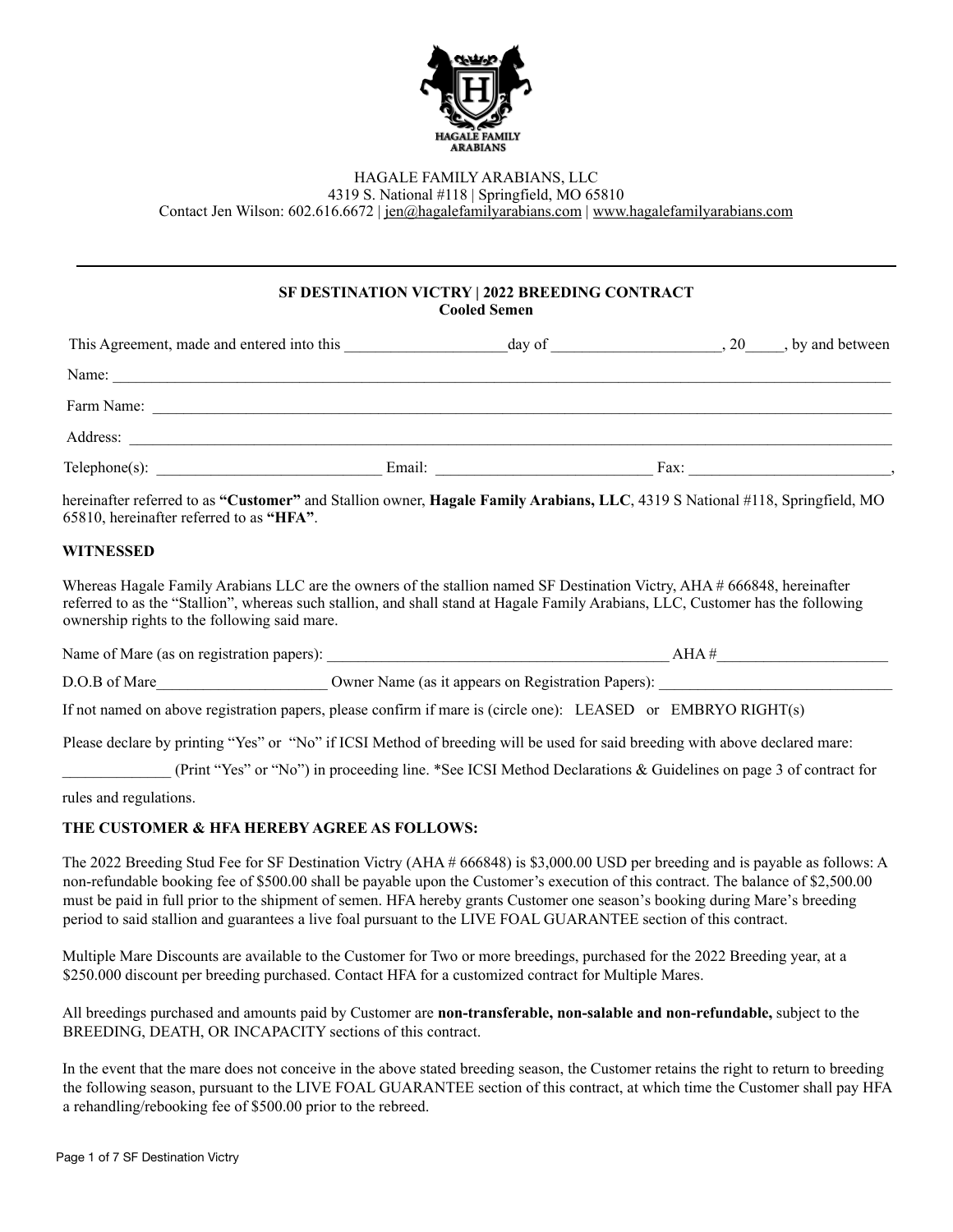In Addition, the following fees shall apply and are payable prior to stallion collection/shipping:

- 1. A collection/handling fee of \$375.00 per mare, per shipment will be due on the day of collection/shipping. This fee applies regardless of the breeding method and/or shipping method selected by customer. Additional shipments thereafter will also be \$375.00 per shipment (Collection Fee is subject to change). Breeding to more than one mare per collection/shipment, or for more than one embryo retrieval (via transfer or ICSI methods) is prohibited without written notice to HFA by Customer, and may incur additional collection/handling charges, breeding stud fees, and/or penalties to be determined by HFA.
- 2. Transportation/Shipping Fees are in addition to the above stated Handling Fee and are due at the time of shipping. All shipments are sent via FedEx Overnight Shipping unless Counter-to-Counter delivery service is otherwise requested. Counterto-Counter shipments are available via Delta Dash and American Express from Springfield-Branson National Airport (SFG), and require a mandatory \$200 Courier Service Fee, as well as the airline ticket charges. \*Counter-to-counter options are subject to availability, require a minimum of 24-hour notice, and fees are subject to change.
- 3. Equitainer Rental & Return: Equitainers must be returned within 5 business days of receipt to Customer. If equitainer is not returned within 5 business days, customer will be charged a \$25.00/day late fee until it is returned. If Equitainer is not returned within 21 business days, Customer is liable for all late fees, and will be charged a \$500.00 Equitainer replacement fee.

## **BREEDING**

Breeding season is from February 15 through July 31. Scheduled collection days are Monday, Wednesday, and Friday, ONLY. Customer shall request semen shipment 24 hours prior to shipment day. Requests for semen collection/shipment will be fulfilled on a first come, first serve basis, and does not guarantee customer semen shipment, if the stallion is overbooked on said, requested shipment day. No semen requests will be fulfilled under any circumstances, with requests made later than 11 a.m. CST on a stated breeding day.

HFA reserves the right to transport stallion to certain shows, promotional events, or schedule, as needed, days that the stallion may be unavailable for shipping. Customer assumes the responsibility to check on the availability of the stallion during these times by calling HFA at (602-616-6672).

The Customer understands that the Mare must be examined by a veterinarian using the ultra-sound scan at 16-20 days postbreeding. At this time if the Mare is in foal, Customer must alert HFA of the status and schedule a second ultra-sound scan for 32-35 days post-breeding and a palpation between 50-55 days post-breeding to verify the status. If Mare is not in foal, Customer must contact HFA immediately to inform that Mare will be in need of additional shipments. The Customer understands that it is essential to call the Breeding Manager at HFA at the beginning of the Mare(s) heat cycle, so that HFA may advise the Customer of the days in which the stallion will be collected.

Customer understands that the final responsibility of a successful pregnancy, using transported semen, lies with the Customer and his/her veterinarian. If, after breeding through three (3) heat cycles, the Mare fails to conceive, the Customer shall have the reproductive status of the Mare reevaluated, and HFA will require a uterine culture or biopsy to determine breeding soundness. HFA reserves the right to refuse or discontinue breeding should an applicable reason apply, and Customer will have option to substitute mare, or carry over the breeding to the following 2023 breeding season, whereas the \$500.00 rebooking fee will apply. Customer understands that if this breeding has not produced a viable pregnancy within (2) breeding seasons from the date the breeding is booked, that customer is obligated to change mare(s) or will forfeit all rights to the breeding. All monies paid to HFA for the breeding are non-refundable. Extensions of time may be granted to Customer under exceptional circumstances.

### **LIVE FOAL GUARANTEE**

HFA and its custodian anticipate a live foal from this mating. A live foal is defined for the purposes hereof as one, which stands and nurses for at least 24 hours. Should the mare abort at any time after being confirmed in foal to the Stallion, or should the foal be born dead, it is the responsibility of the Customer to inform HFA in writing, certified by a veterinarian, within ten (10) days of the event. Live Foal Guarantee is conditioned upon Customer keeping mare in good physical condition, verification of Rhinopneumonitis vaccinations of mare at 5, 7 and 9 months of pregnancy and regular deworming; all to be verified by a licensed equine veterinarian. Any deviation from these procedures could result in forfeiture of all breeding fees paid, and the right to a signed Stallion Service Certificate for Customer's foal. Furthermore, any attempt to obtain a pregnancy with the transported semen in any Mare, other than the Mare described in this contract, will result in the same forfeiture. Shall live foal guarantee not be fulfilled, and all above conditions met, HFA agrees to re-breed the Mare as soon as she is suitable per veterinarian recommendation. There will be no stallion stud fee for this circumstance, but all other rebreeding fees and transported semen fees/ handling fees will apply.

Page 2 of 7 SF Destination Victry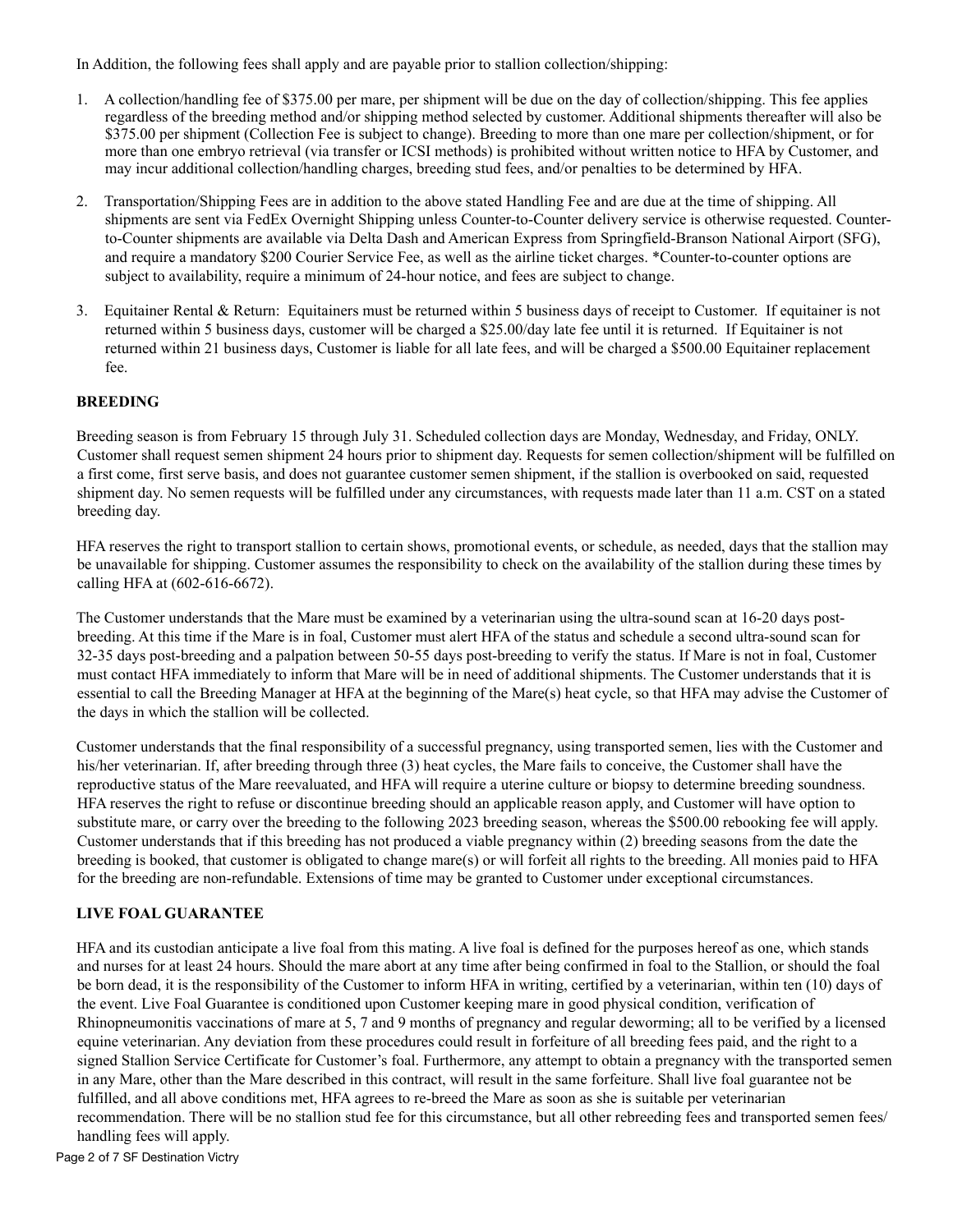### **ICSI METHOD | DECLARATIONS & GUIDLINES:**

The Customer understands that shall the Intracytoplasmic sperm injection (ICSI) method of breeding be used with the breeding contracted here, that it must be declared prior to the transporting of any semen. Shall customer not declare this method prior to breeding, and not report the use of this method within 5 business days of transported semen receipt, HFA may instill penalties of up to \$500.00 USD per embryo retrieved and deny LIVE FOAL GUARANTEES or Transported Semen Certificates required for Foal Registration of resulting embryos. Any resulting embryos must also be reported to HFA in writing, when checked at 42-days in foal, at which time, the customer must submit payment for additional Breeding Fees at the price of \$3,000.00 per embryo confirmed. Failure to report these confirmed pregnancies at 42-days in foal may result in penalty fees or denial of Live Foal guarantees and transported semen certificates needed for registration. Shall any retrieved embryos remain frozen and untransferred to recipient mares during the 2022 breeding season, HFA must receive notice of this embryo balance by November 1, 2022, for registration reporting purposes. Customer failure to notify HFA will result in penalties of up to \$500.00 per unreported embryo and withholding of certifications needed for registration.

## **CONDITIONS OF SERVICE & PAYMENT OF FEES**

The Customer understands and accepts the terms of this Agreement. The Customer understands that this contract must be signed, returned, and paid in full BEFORE semen will be shipped. Customer understands that any other fees related to the collection and transportation of semen must also be paid in full prior to or on the day of shipping. Any exceptions to this policy must be approved by HFA, and if exceptions should be granted, Customer hereby agrees to pay HFA all applicable charges, fees, services, and expenses identified on the Agreement payable upon receipt of any invoice rendered by HFA, and hereby agrees that a late charge of one and one-half (1.5) percent per month or the greatest charge allowed by law will be applied to any and all past due moneys.

It is understood that should the Stallion die or become unfit for service, and the mare does not produce a live foal that this contract shall become null and void, in which case, money paid as breeding fees only, less the \$500.00 non-refundable booking fees shall be refunded to the Customer. Monies paid for any other semen fees or services shall not be refunded. Furthermore, in the event the Stallion dies or becomes unfit for service; Customer retains the right to select frozen semen, if available, to fulfill this contract. In the case of stallion death or incapacity, and frozen semen fulfillment, customer agrees that they shall receive no more than four (4) frozen semen straws, shipped, and stored at the Customer expense, and this contract will be fully fulfilled. Any frozen semen acquired in case of stallion death on incapacity, is nontransferable and non-salable unless written permission is granted from HFA. Any additional pregnancies or use of said frozen semen outside of the fulfilling of this contract will constitute additional breeding fees and penalties.

## **RELEASE OF LIABILITY**

Customer fully understands, authorizes, and assumes the special risks inherent in breeding Arabian Horses with the use of transported semen. HFA shall not be liable for any sickness, disease, estray, death or injury which may be suffered by the Mare, or any foal of the Mare, or for any other cause of action whatsoever arising out of or in any way connected with the breeding or provision of any service to the Mare. Customer understands that HFA does not provide any public liability, accidental injury, theft or equine mortality insurance on the Mare or any foal that may be born to the Mare as a consequence of breeding the Mare to the Stallion, and that all risks connected with breeding or provision of service to the Mare and such foal shall be born solely by the Customer. Customer hereby agrees that HFA parties shall not be liable for any special, incidental or consequential damages arising from the transactions covered by this agreement, including without limitation any damages arising from the non-performance of obligation which Mare Owner may have undertaken to any third party in reliance upon any promises in representations made in this Agreement. In no event shall HFA be liable for any action or cause of action arising under this Agreement exceeding the amount of the fees paid by Customer hereunder.

### **MISCELLANEOUS PROVISIONS**

Mare owner hereby agrees to indemnify and hold harmless the HFA ("Parties") from and against all claims, demands, causes of action, damage, costs, and expenses. Losses of liabilities, at law or in equity, of every kind and nature known or unknown arising out of or in any manner connected with any injury to any third party person or persons or the property of any third party or persons caused by the Mare, or any foal resulting from any breeding of the Mare to the Stallion, and any and all claims, demands, causes of action, damages, costs, expenses, losses or liabilities, at law or in equity, of every kind and nature known or unknown arising out of or in any manner connected with any injury to Mare or any foal in custody of HFA. This Agreement herein constitutes the entire Agreement between Customer and HFA and supersedes all prior oral and written negotiations and understandings with respect to the subject matter hereof. Except as otherwise provided herein, this Agreement may be amended or modified only in writing, with 30 days' notice, signed by both parties. Any communication or notice made in connection with this Agreement shall be made in Page 3 of 7 SF Destination Victry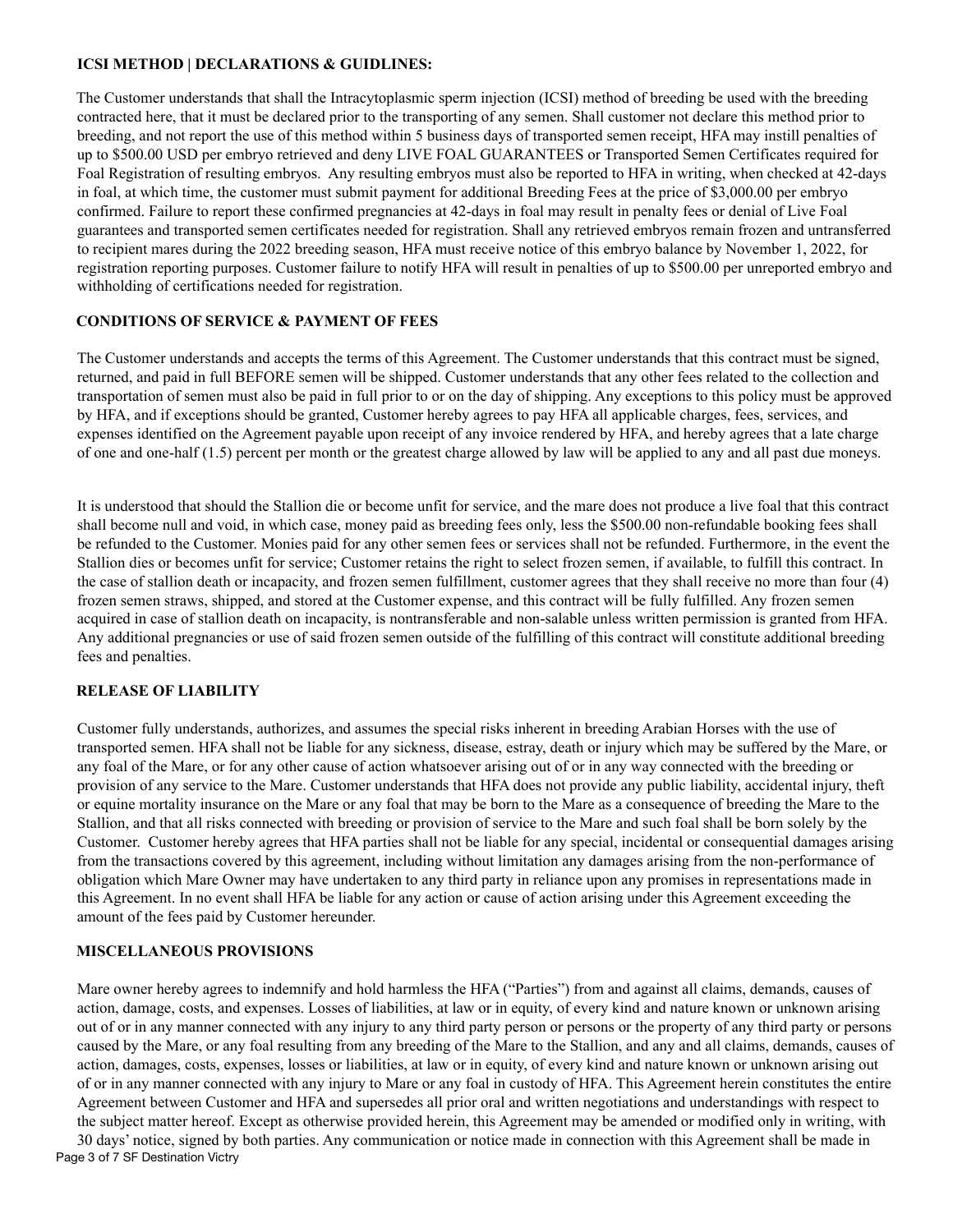writing only. Any notice or communication shall become effective when deposited in the United States mail properly addressed to the addresses at the end of this Agreement with proper postage for first-class mail. Customer shall reimburse HFA for all costs, fees, and expenses, including reasonable attorney's fees incurred by rights under this Agreement, and for all federal, state, and local sales or use tax liabilities, if any, connected with taxes based on the net income of HFA. In the event of the dispute between the parties concerning this Agreement, the prevailing party, whether or not a suit, action or arbitration is instituted, shall be entitled to recover reasonable attorney's fees, costs, and disbursements arising from any such dispute including without limitation, at trial, on appeal, in connection with the enforcement of any judgment or in the interest of any voluntary or involuntary bankruptcy proceedings. This agreement may be executed in counterparts. Any lawful or unenforceable provisions of this Agreement shall be severable without affecting the validity of the balance of the agreement. This agreement shall be governed by and construed in accordance with the laws of the state of Missouri. Any dispute related to this agreement shall be resolved by binding arbitration through the American Arbitration Association in Greene County, Missouri before a single neutral arbitrator who shall be familiar with the equine industry, and who shall award costs and attorney's fees to the prevailing party.

MARE OWNER HAS READ AND ACCEPTS ALL OF THE TERMS ON EACH PAGE OF THIS AGREEMENT.

| Customer Signature | Date |
|--------------------|------|
|                    |      |

Customer (Printed Name)

\_\_\_\_\_\_\_\_\_\_\_\_\_\_\_\_\_\_\_\_\_\_\_\_\_\_\_\_\_\_\_\_\_\_\_\_\_\_\_\_\_

HFA Representative Date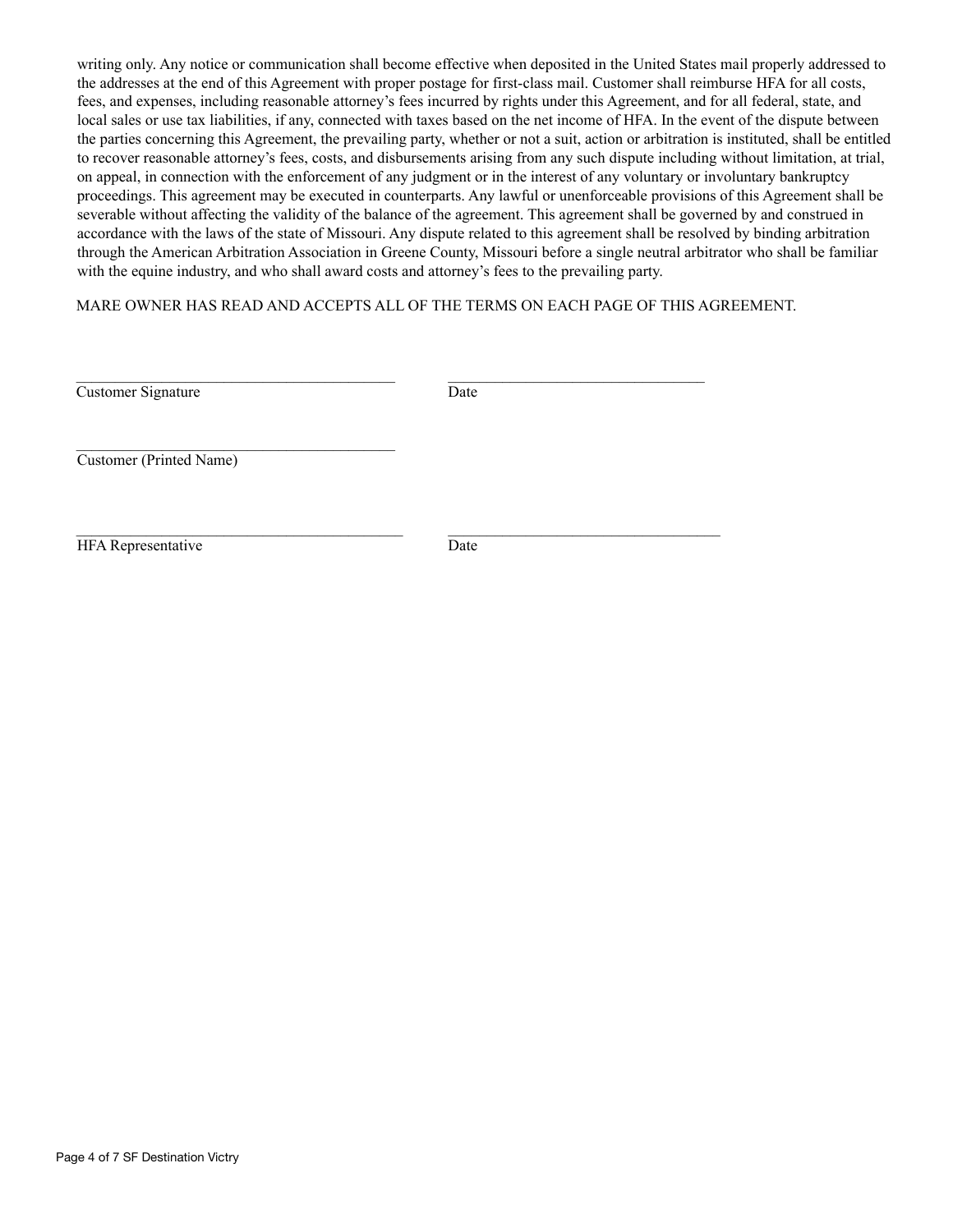# **SHIPPING INFORMATION SHEET HAGALE FAMILY ARABIANS – SF DESTINATION VICTRY**

| HAGALE FAMILY ARABIANS, LLC<br>5964 S St Hwy NN, Rogersville, MO 65742<br>Phone 602.616.6672 Email $jen(\alpha)$ hagale family arabians.com |                                                                                   |  |  |
|---------------------------------------------------------------------------------------------------------------------------------------------|-----------------------------------------------------------------------------------|--|--|
|                                                                                                                                             |                                                                                   |  |  |
|                                                                                                                                             |                                                                                   |  |  |
|                                                                                                                                             |                                                                                   |  |  |
|                                                                                                                                             | <b>BREED:</b> REGISTRATION #:                                                     |  |  |
|                                                                                                                                             | MARE'S DOB: _______COLOR: _______ (Sire x Dam): _________________________________ |  |  |
|                                                                                                                                             |                                                                                   |  |  |
|                                                                                                                                             |                                                                                   |  |  |
|                                                                                                                                             |                                                                                   |  |  |
| EMAIL:                                                                                                                                      |                                                                                   |  |  |
| FEDEX ACCOUNT NUMBER: ________________________ (not required)                                                                               |                                                                                   |  |  |
|                                                                                                                                             | FEDEX (next day delivery) _______ HOLD FOR PICKUP _______ SATURDAY DELIVERY _____ |  |  |
| Or                                                                                                                                          |                                                                                   |  |  |
|                                                                                                                                             |                                                                                   |  |  |
| <b>FEDEX SHIPPING ADDRESS:</b>                                                                                                              | <b>SATURDAY DELIVERY ADDRESS</b><br>(If different):                               |  |  |
|                                                                                                                                             |                                                                                   |  |  |
|                                                                                                                                             |                                                                                   |  |  |
|                                                                                                                                             |                                                                                   |  |  |
|                                                                                                                                             |                                                                                   |  |  |
|                                                                                                                                             |                                                                                   |  |  |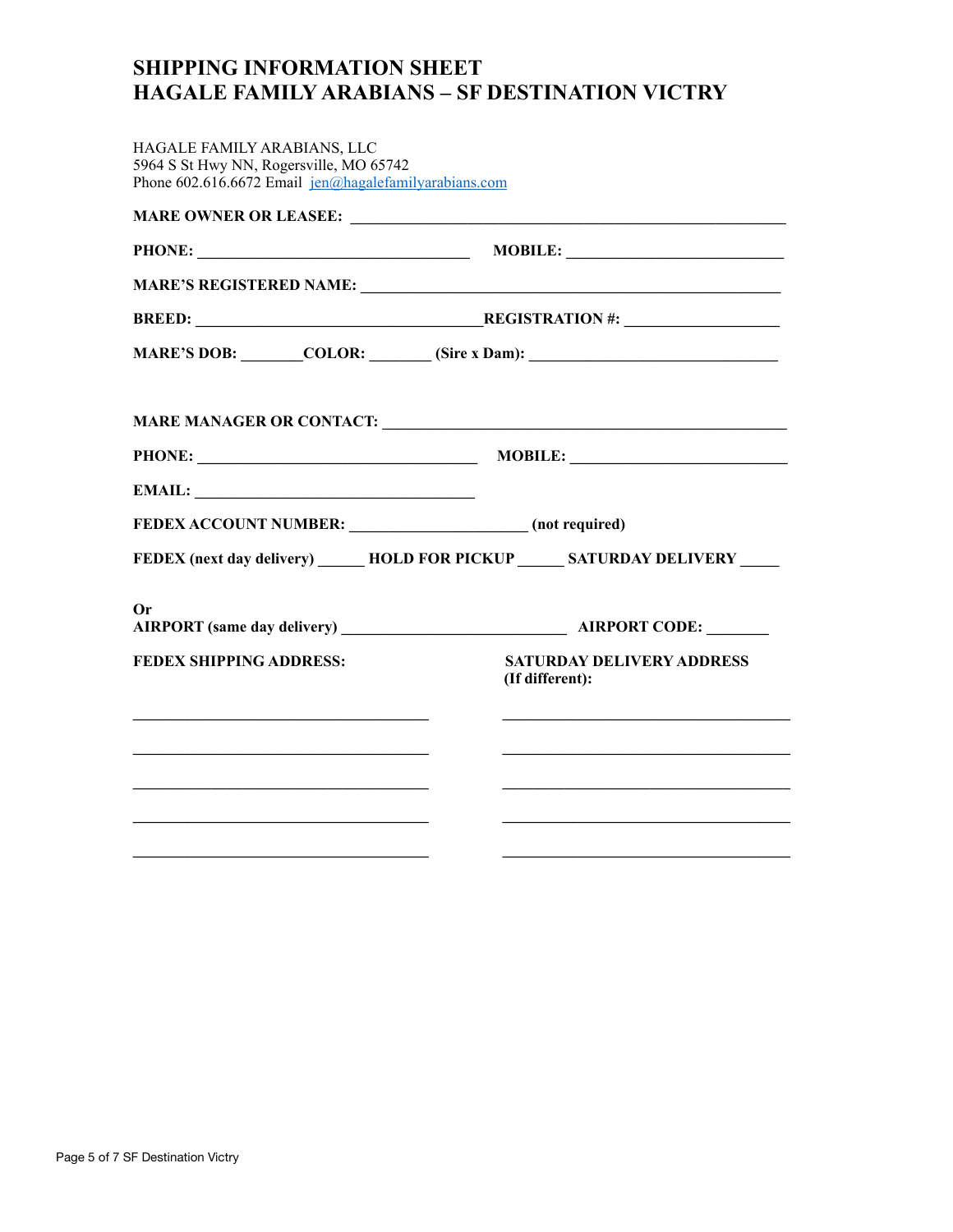# **Credit Card Authorization Form – Shipped Semen**

This form is used to authorize Hagale Family Arabians, LLC to charge your credit card for ongoing semen shipments.

### **Credit Card Information:**

| <b>Credit Card Type:</b>                                                                                                                |                |                         |                 |
|-----------------------------------------------------------------------------------------------------------------------------------------|----------------|-------------------------|-----------------|
| MC VISA AMEX Discover                                                                                                                   |                |                         |                 |
|                                                                                                                                         |                |                         |                 |
|                                                                                                                                         |                |                         |                 |
| Exp. Date: $\_\_$                                                                                                                       | Security Code: |                         |                 |
| Name on Card:                                                                                                                           |                |                         |                 |
| Credit Card Billing Address: (Where you receive credit card statements)                                                                 |                |                         |                 |
| <b>Street:</b><br><u>and the state of the state of the state of the state of the state of the state of the state of the state of th</u> |                |                         |                 |
|                                                                                                                                         |                | <b>State:</b> Zip Code: | <b>Country:</b> |

**AUTHORIZATION:** I hereby authorize Hagale Family Arabians, LLC to charge for each semen collection plus shipping charges of Equitainer. Any late fees for Equitainer return, and/or Equitainer replacement fees, per the terms of the breeding contract may be charged to this card as well.

# **Email Receipt To:** \_\_\_\_\_\_\_\_\_\_\_\_\_\_\_\_\_\_\_\_\_\_\_\_\_\_\_\_\_\_\_\_\_\_\_\_\_\_\_\_

Special Instructions:

I agree to pay the above credit card charges in accordance with the Card Issuer Agreement.

| <b>Cardholder Signature:</b> | Date: |  |
|------------------------------|-------|--|
|                              |       |  |